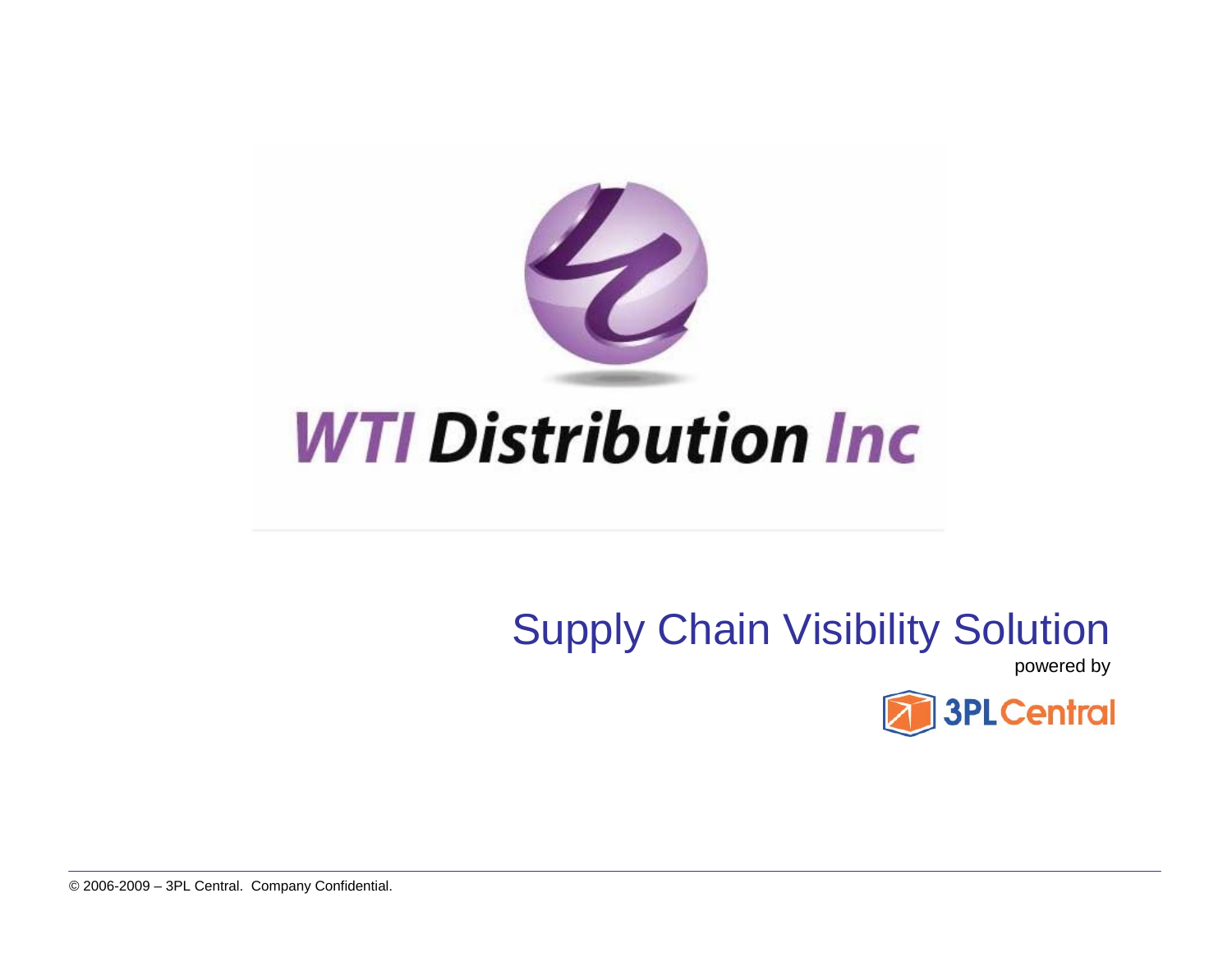

#### **3PL Central Bring Best of Class WMS**

#### **Control-Visibility Accuracy**

- World wide inventory and transaction visibility
- In-depth reporting capabilities
- Remote access to and control of key inventory processes
- Advanced functions allow for industry-leading accuracy

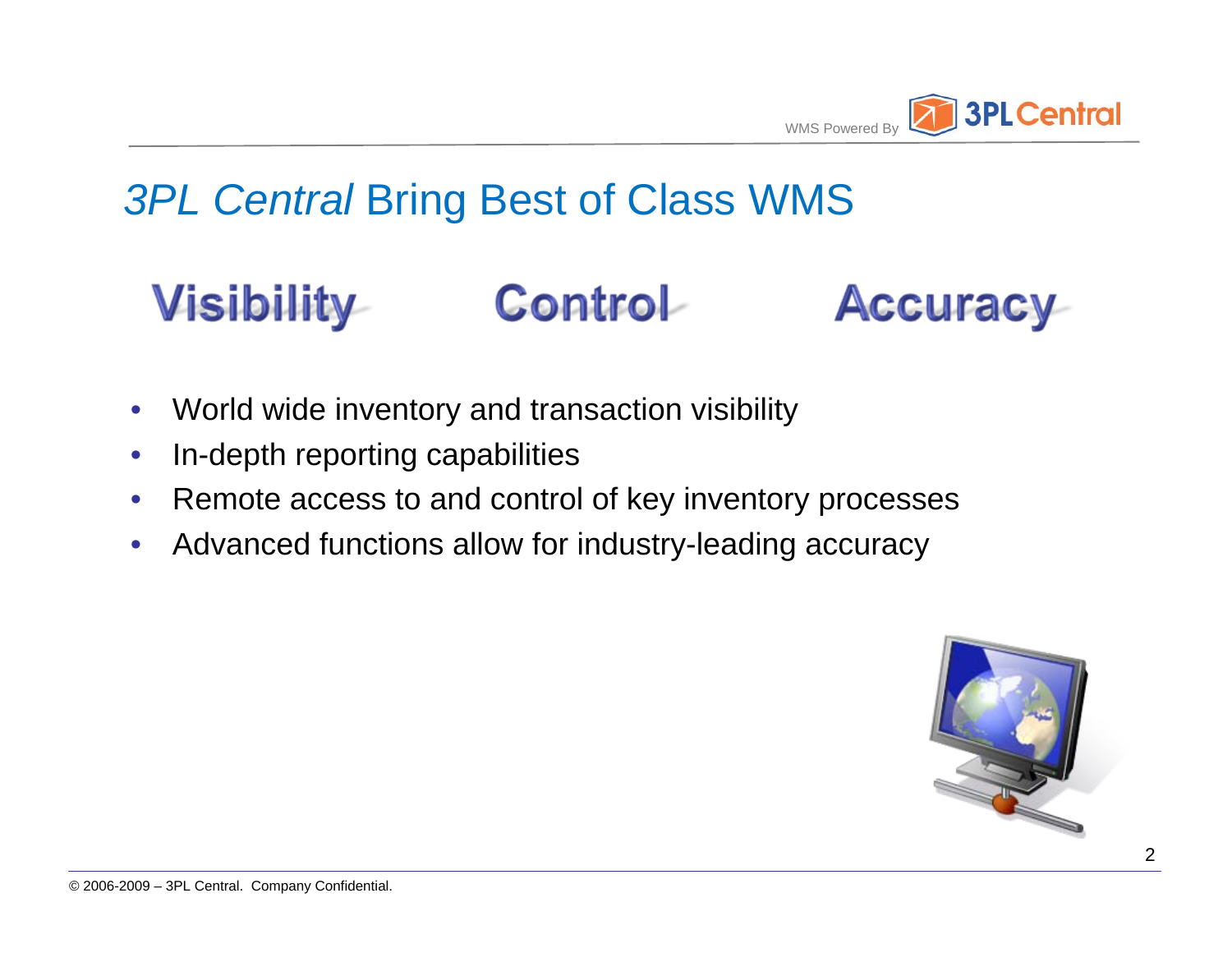

### Bringing Unparalleled Visibility Into Your Supply Chain

- Real-time Online Reports
	- Reports available on-demand, 24/7
	- Accessible from any connected computer worldwide
	- All reports are downloadable to Excel for customization

#### *Examples of Available Reports (partial list)*

| <b>Transaction Reports</b>     | Item Reports                 | <b>Stock Status Reports</b>       |
|--------------------------------|------------------------------|-----------------------------------|
| <b>Transaction Register</b>    | Item Activity by Customer    | Inventory by Location             |
| <b>Transaction by Activity</b> | Item Activity by Location    | <b>Stock Status Summary</b>       |
| Transaction by Line Item       | Item Reports: Kits Only      | <b>Stock Staus Detail</b>         |
| <b>Open Transactions</b>       | Item Reports: Items Only     | <b>Stock Status by Date Range</b> |
| Report by Transaction #        | Item Reports: Items and Kits | Stock Status: Zero On-Hands       |
|                                | Item Reports: Summary        |                                   |
|                                | Item Reports: Detail         |                                   |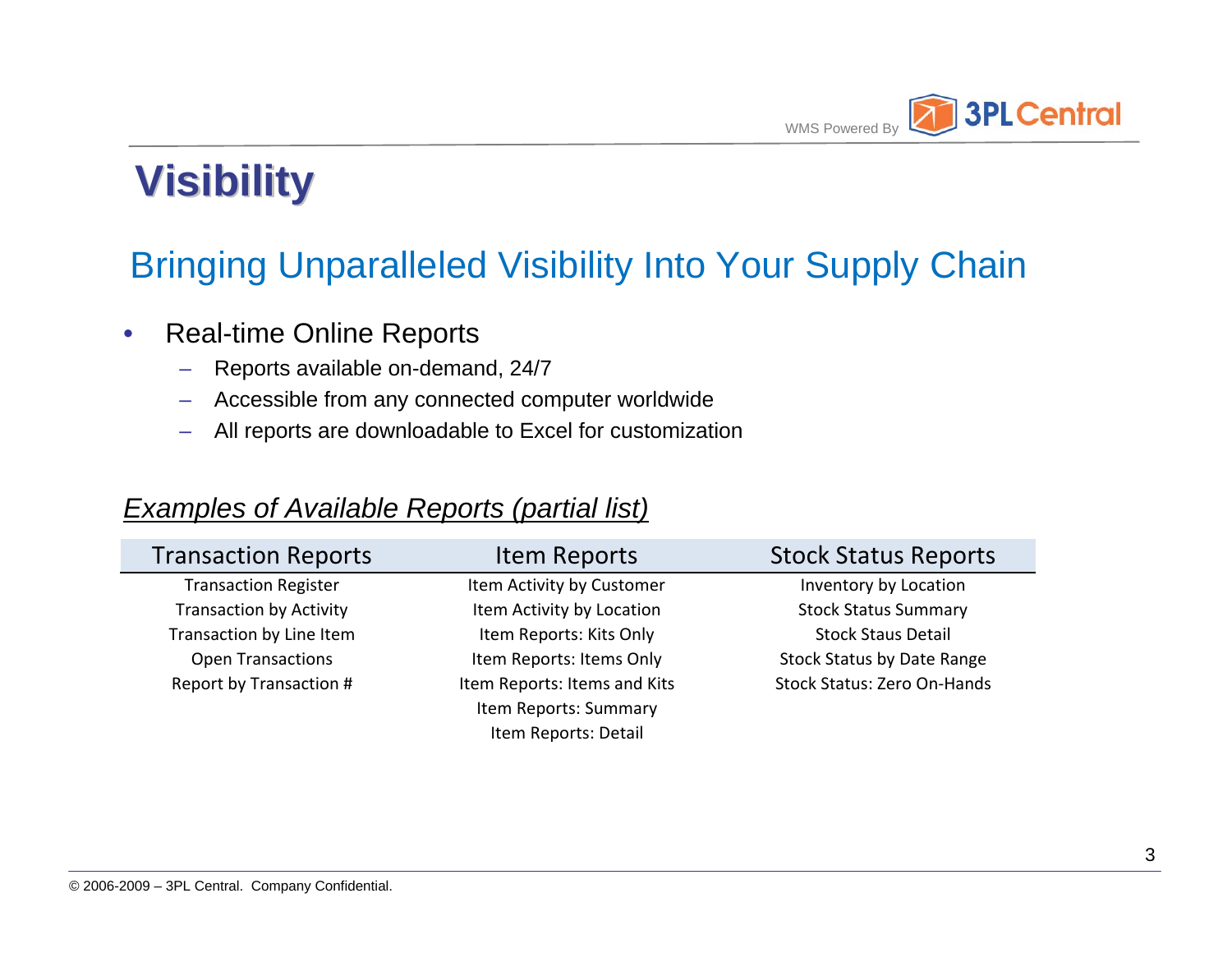

#### Stock Status Reports

Provides Current Inventory Levels by SKU

- Details per Location
- Selectable Date Range
- Includes out-of-stock
- Detailed Stock Status Tracks:
	- Lot Number
	- Serial Number, and
	- Expiration Dates

|                                                        | <b>Ed's Electronics Mfg.</b>    |                                                      |                | Locations           |                | <b>Warehouse: California Warehouse with</b> |                      |              |             |                     |                 |
|--------------------------------------------------------|---------------------------------|------------------------------------------------------|----------------|---------------------|----------------|---------------------------------------------|----------------------|--------------|-------------|---------------------|-----------------|
| 2335 State Street                                      |                                 |                                                      |                | From Date:          |                | 1/1/2000 12:00:00 AM                        |                      |              |             |                     |                 |
| Long Beach                                             | سبھ<br>95658                    |                                                      |                |                     | To Date:       | 2/3/2009 12:00:00 AM                        |                      |              |             |                     |                 |
| <b>SKU</b>                                             | Qualifier                       | <b>Description</b>                                   | OnHand         | Allocated Available |                | Variable<br><b>Available</b>                | Cartons Packed Cu Ft |              |             | Weight              | Over<br>Ordered |
| 10000 SKU#:<br>400Watts                                | <b>Blacklights</b>              | <b>WildFire Blacklight</b>                           | 85             | 75                  | 10             |                                             | 85                   |              | 212.4986    | 4,250               |                 |
| 101010                                                 |                                 | Mushrooms (3lb carton)                               | 140            | 40                  | 100            |                                             | 7                    | 20           | 335.9978    | 420                 |                 |
| 10598 SKU#:<br>(4 per case)<br>1234567890 Test<br>test |                                 | Cordless Phone - 4 per carton -<br>100 per pallet    | 13,132         | 365                 | 12.767         |                                             | 3.283                | 4            | 4,377.305   | 49.245              |                 |
| 11324                                                  |                                 | RibEye Rib-On                                        | 6              | $\overline{2}$      | 4              | 470.474                                     | 6                    | 1            | 13,9999     | 456                 |                 |
| $123-A$                                                |                                 | Treadmill (Box 1 of 2) _ ALWAYS<br><b>SHIP 123-B</b> | 1              |                     |                |                                             |                      | 1            | 17.9999     | 35                  |                 |
| 123-B                                                  |                                 | Treadmill (box 2 of 2) - ALWAYS<br><b>SHIP 123-A</b> | 1              |                     |                |                                             | .025                 | 40           | 1.6042      | 1.5                 |                 |
| 123522                                                 |                                 | Hard Drive - 4 per carton                            | 16             |                     | 16             |                                             |                      | 4            |             | 40.                 |                 |
| 23658 SKU#:<br><b>Track by Serial</b><br>Number        |                                 | Notebook Computer                                    | 326            | $\overline{2}$      | 324            |                                             | 326                  | $\mathbf{1}$ | 1,466,990   | 8,150               |                 |
| 36718 SKU#:<br>(8 per case)                            |                                 | iPod Speakers - 8 per carton                         | 4.382          | 1.065               | 3.317          |                                             | 547.75               | 8            |             | 1,095.493 34,508.25 |                 |
| 3948394                                                | 300mg                           | Asprin - Merck - Tab                                 | 34.998         |                     | 34.998         |                                             | 69.996               | 500          | 69.9956     | 69.996              |                 |
| 49778 SKU#:<br>10 per case                             |                                 | Digital Camera (rev a)                               | 1.349          |                     | 1.349          |                                             | 134.9                | 10           | 269.7983    | 7.419.5             |                 |
| 5483984<br><b>Treadmill Kit</b>                        |                                 | 3 boxes total - #2394839.<br>3128932 and 3294443     | 10             |                     | 10             |                                             |                      |              |             |                     |                 |
| 897652                                                 |                                 | Women's Cotton Top                                   | 204            |                     | 204            |                                             | 17                   | 12           | 60 4441     | 136                 |                 |
| <b>AKDUREXSL120</b><br>x3000                           |                                 | 120x3000 AKDUREX SL                                  | $\overline{2}$ |                     | $\overline{2}$ |                                             | $\overline{2}$       | 1            | .0012       | $\overline{2}$      |                 |
| AKDUREXSL120 2 rolls per Pallet<br>x3000               |                                 | 120x3000 AKDUREX SL                                  | 4              |                     | 4              |                                             | 4                    | 1            | .0023       | 4                   |                 |
| x3000                                                  | AKDUREXSL120 3 rolls per Pallet | 120x3000 AKDUREX SL                                  | 3              |                     | 3              |                                             | 3                    | 1            | .0017       | 3                   |                 |
| Carpet PSI 10x78                                       |                                 | <b>Cut Pile Carpet</b>                               | 274            |                     | 274            |                                             | 274                  | 1            | 1586        | 274                 |                 |
| CB392                                                  |                                 | Chocolate Bars - 12 bars per<br>carton               | 288            |                     | 288            |                                             | 24                   |              | 12 191.9988 | 48                  |                 |

 $\mathbf{g}_{\text{total}}$   $\mathbf{g}_{\text{total}}$   $\mathbf{D}_{\text{model}}$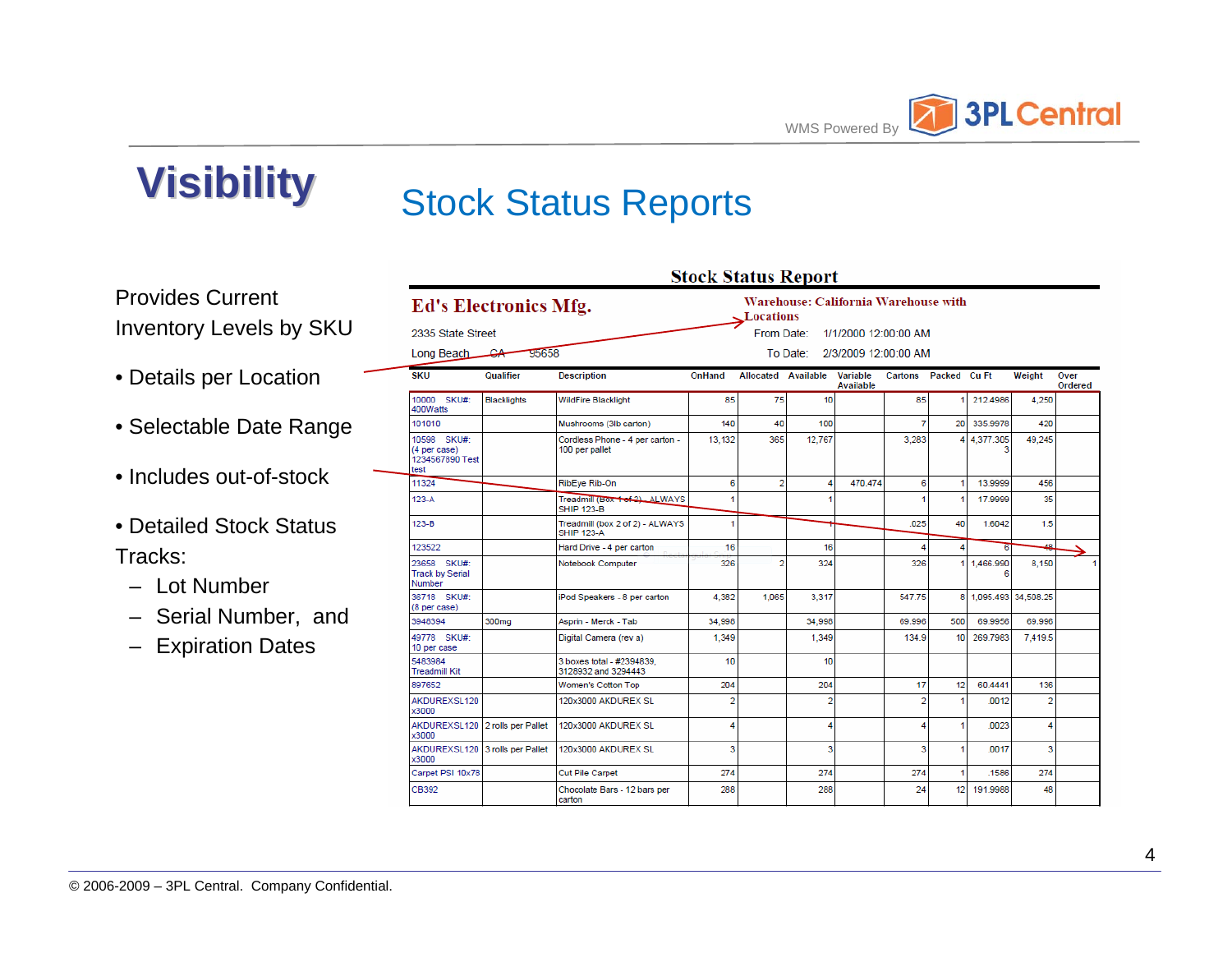

#### Transaction Reports

Lists full details for all warehouse activities:

• Sort by transaction types including Inbound Receipts and Outbound **Shipments** 

• Report by location and date

• Transaction drill-down for full details

|                 | Warehouse: California Warehouse<br>with Locations |      |                 |           |                                                                          |           |                                                   |         |                |                         |                | <b>Transaction Type: Order</b> |                                    |                                      |
|-----------------|---------------------------------------------------|------|-----------------|-----------|--------------------------------------------------------------------------|-----------|---------------------------------------------------|---------|----------------|-------------------------|----------------|--------------------------------|------------------------------------|--------------------------------------|
|                 | Ed's Electronics Mfg.                             |      |                 |           |                                                                          |           | Item Activity From:                               |         |                | 2/1/2009 12:00:00 AM to |                |                                | 2/3/2009 11:59:59 PM               |                                      |
| <b>OUTBOUND</b> |                                                   |      |                 |           |                                                                          |           |                                                   |         |                |                         |                |                                |                                    |                                      |
| Trans#          | Ref #                                             | BOL# | PO NUM Carrier  |           | Sku                                                                      | Qualifier | <b>Description</b>                                | Qty Ord |                | Cu Ft                   | Weight         | Packed per<br><b>Dim UoM</b>   | <b>Total Oty</b><br><b>Dim UoM</b> | <b>Dim Unit Of</b><br><b>Measure</b> |
| 2740            | Care3898                                          |      | Care3898        | Yellow    | <b>AKDUREXS</b><br>L120x3000                                             |           | 120x3000 AKDUREX SL                               | 3       |                | .0017                   | 3              | 1                              |                                    | 3 Roll                               |
|                 |                                                   |      |                 |           |                                                                          |           | Details: Loc: B-5-15 Lot#: 72635A1                |         | $\overline{2}$ | .0012                   | $\overline{2}$ | ٠                              | $\overline{2}$                     |                                      |
|                 |                                                   |      |                 |           |                                                                          |           | Details: Loc: DOCK Lot#: 71796A1                  |         | $\mathbf{1}$   | .0006                   | $\mathbf{1}$   | м                              | $\mathbf{1}$                       |                                      |
| 3424            | ROB5855<br>2321                                   |      | ROB5855<br>2321 | Puralator | 36718<br><b>SKU#: (8)</b><br>per case)                                   |           | iPod Speakers - 8 per carton                      | 8       |                | $\overline{2}$          | 63             | 8                              |                                    | 1 Carton                             |
|                 |                                                   |      |                 |           |                                                                          |           | Details: Lot#: 8495                               |         | $\mathbf{8}$   | $\overline{2}$          | 63             | $\mathbf{8}$                   | $\mathbf{1}$                       |                                      |
| 3424            | ROB5855<br>2321                                   |      | ROB5855<br>2321 | Puralator | 10598<br><b>SKU#: (4)</b><br>per case)<br>1234567890<br><b>Test test</b> |           | Cordless Phone - 4 per carton - 100<br>per pallet | 40      |                | 13.3333                 | 150            | 4                              |                                    | 10 Carton                            |
|                 |                                                   |      |                 |           |                                                                          |           | Details: Loc: A-1-3                               |         | 40             | 13.3333                 | 150            | 4                              | 10                                 |                                      |
| 3437            | 5456431                                           |      |                 | FedEx     | 10598<br><b>SKU#: (4)</b><br>per case)<br>1234567890<br><b>Test test</b> |           | Cordless Phone - 4 per carton - 100<br>per pallet | 8       |                | 2.6667                  | 30             | 4                              |                                    | 2 Carton                             |
|                 |                                                   |      |                 |           |                                                                          |           | Details: Loc: A-1-3                               |         | $\mathbf{8}$   | 2.6667                  | 30             | 4                              | $\overline{2}$                     |                                      |
| 3437            | 5456431                                           |      |                 | FedEx     | 36718<br><b>SKU#: (8)</b><br>per case)                                   |           | iPod Speakers - 8 per carton                      | 16      |                | 4                       | 126            | 8                              |                                    | 2 Carton                             |
|                 |                                                   |      |                 |           |                                                                          |           | Details: Lot#: 8495                               |         | 16             | $\overline{4}$          | 126            | 8                              | $\overline{2}$                     |                                      |
| 3437            | 5456431                                           |      |                 | FedEx     | 23658<br>SKU#:<br><b>Track by</b><br>Serial<br>Number                    |           | Notebook Computer                                 | 1       |                | 4.5                     | 25             | 4                              |                                    | 1 Carton                             |
|                 |                                                   |      |                 |           |                                                                          |           | Details: Serial#: 4554334g434                     |         | 1              | 4.5                     | 25             | 1                              | 1                                  |                                      |
|                 |                                                   |      |                 |           |                                                                          |           | Totals:                                           |         | 76             | .044                    | 397            |                                | 19                                 |                                      |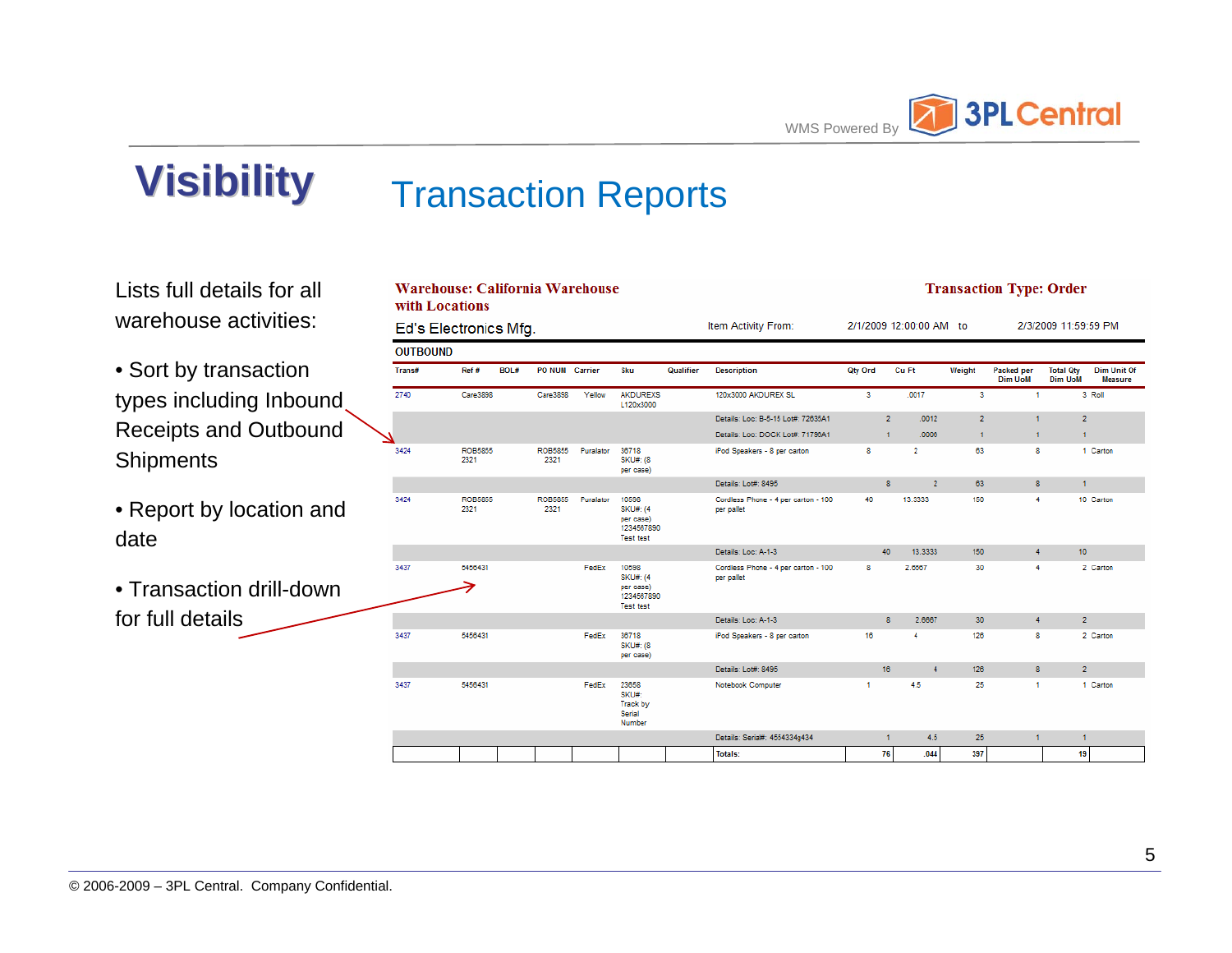

#### Item Reports

 $\sqrt{2}$ ٦

Provides Detailed In/Out Activity and a Running Total for Inventory Reconciliation

- Summary of every receipt and shipment by SKU
- Customizable by location
- Drill-down by transaction for complete details of a single transaction.
- Includes carton count for every transaction

| Item Activity From:<br>2/1/2009 12:00:00 AM to<br>2/3/2009 11:59:59 PM<br>Ed's Electronics Mfg.<br>Qualifier<br><b>Item Description</b><br><b>Packed Activity Date</b><br>Ref#<br>Qty in / Ctn Qty out / Ctn<br><b>Ctn Balance</b><br>Trans.#<br><b>Balance</b><br><b>Blacklights</b><br><b>WildFire Blacklight</b><br>1.0000<br>82<br>82<br><b>Beginning Balance</b><br>- Ed's<br>3386<br>2.0000/2<br>84<br>2/3/2009<br>84<br>Electronics Mfg.1<br>85<br>2/3/2009<br>1.000011<br>85<br>3388<br>test<br>2/3/2009 (Not<br>3390<br>75,0000 / 75<br>10<br>10<br>test<br>Shinned)<br><b>Ending Balance</b><br>10<br>10<br>3/3<br>75/75<br><b>Total</b><br>10<br>10<br>Mushrooms (3lb carton)<br>20.0000<br>120<br>6<br><b>Beginning Balance</b><br>20,0000 / 1<br>5<br>2/3/2009 (Not<br>3390<br>100<br>test<br>Shipped)<br><b>Ending Balance</b><br>100<br>5<br>5<br>0/0<br><b>Total</b><br>20/1<br>100<br>Cordless Phone - 4 per carton - 100<br>4.0000 |  |
|------------------------------------------------------------------------------------------------------------------------------------------------------------------------------------------------------------------------------------------------------------------------------------------------------------------------------------------------------------------------------------------------------------------------------------------------------------------------------------------------------------------------------------------------------------------------------------------------------------------------------------------------------------------------------------------------------------------------------------------------------------------------------------------------------------------------------------------------------------------------------------------------------------------------------------------------------|--|
| <b>SKU</b><br>0000<br>01010<br>0598                                                                                                                                                                                                                                                                                                                                                                                                                                                                                                                                                                                                                                                                                                                                                                                                                                                                                                                  |  |
|                                                                                                                                                                                                                                                                                                                                                                                                                                                                                                                                                                                                                                                                                                                                                                                                                                                                                                                                                      |  |
|                                                                                                                                                                                                                                                                                                                                                                                                                                                                                                                                                                                                                                                                                                                                                                                                                                                                                                                                                      |  |
|                                                                                                                                                                                                                                                                                                                                                                                                                                                                                                                                                                                                                                                                                                                                                                                                                                                                                                                                                      |  |
|                                                                                                                                                                                                                                                                                                                                                                                                                                                                                                                                                                                                                                                                                                                                                                                                                                                                                                                                                      |  |
|                                                                                                                                                                                                                                                                                                                                                                                                                                                                                                                                                                                                                                                                                                                                                                                                                                                                                                                                                      |  |
|                                                                                                                                                                                                                                                                                                                                                                                                                                                                                                                                                                                                                                                                                                                                                                                                                                                                                                                                                      |  |
|                                                                                                                                                                                                                                                                                                                                                                                                                                                                                                                                                                                                                                                                                                                                                                                                                                                                                                                                                      |  |
|                                                                                                                                                                                                                                                                                                                                                                                                                                                                                                                                                                                                                                                                                                                                                                                                                                                                                                                                                      |  |
|                                                                                                                                                                                                                                                                                                                                                                                                                                                                                                                                                                                                                                                                                                                                                                                                                                                                                                                                                      |  |
|                                                                                                                                                                                                                                                                                                                                                                                                                                                                                                                                                                                                                                                                                                                                                                                                                                                                                                                                                      |  |
|                                                                                                                                                                                                                                                                                                                                                                                                                                                                                                                                                                                                                                                                                                                                                                                                                                                                                                                                                      |  |
|                                                                                                                                                                                                                                                                                                                                                                                                                                                                                                                                                                                                                                                                                                                                                                                                                                                                                                                                                      |  |
|                                                                                                                                                                                                                                                                                                                                                                                                                                                                                                                                                                                                                                                                                                                                                                                                                                                                                                                                                      |  |
| per pallet                                                                                                                                                                                                                                                                                                                                                                                                                                                                                                                                                                                                                                                                                                                                                                                                                                                                                                                                           |  |
| <b>Beginning Balance</b><br>11599<br>2900                                                                                                                                                                                                                                                                                                                                                                                                                                                                                                                                                                                                                                                                                                                                                                                                                                                                                                            |  |
| 2/3/2009<br>ROB58552321<br>40,0000 / 10<br>11559<br>2890<br>3424                                                                                                                                                                                                                                                                                                                                                                                                                                                                                                                                                                                                                                                                                                                                                                                                                                                                                     |  |
| 1000.0000 /<br>2/3/2009<br>76587658465<br>12559<br>3140<br>3431<br>250                                                                                                                                                                                                                                                                                                                                                                                                                                                                                                                                                                                                                                                                                                                                                                                                                                                                               |  |
| 208.0000 /<br>2/3/2009<br>3435<br><b>MATU34950</b><br>12767<br>3192<br>52                                                                                                                                                                                                                                                                                                                                                                                                                                                                                                                                                                                                                                                                                                                                                                                                                                                                            |  |
| 3437<br>8.0000/2<br>12759<br>3190<br>2/3/2009<br>5456431                                                                                                                                                                                                                                                                                                                                                                                                                                                                                                                                                                                                                                                                                                                                                                                                                                                                                             |  |

**Item Activity Report**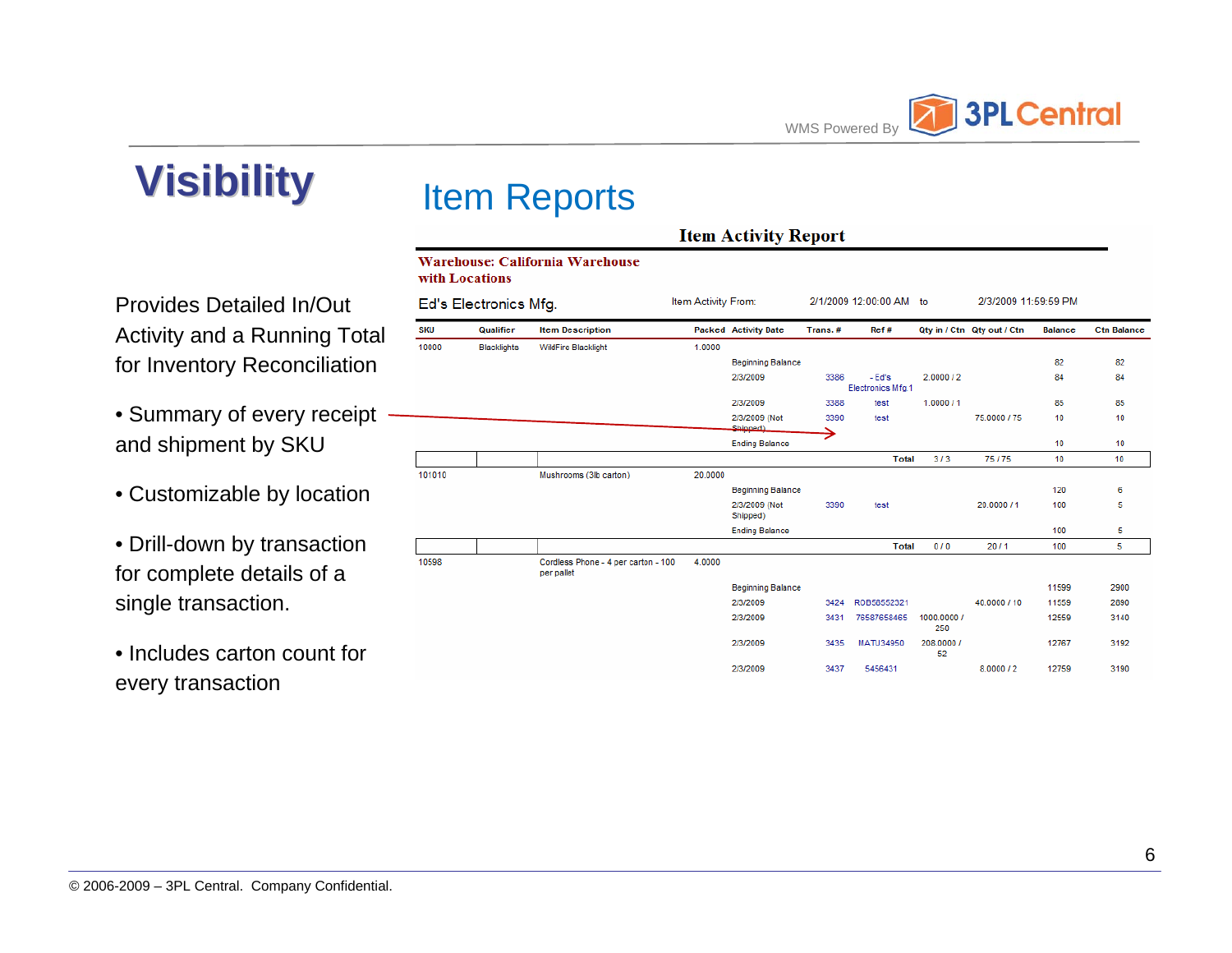

# **Visibility** Programmable Email Notifications

- Automatic email notifications can be set up based on custom preferences.
	- Notifications for shipments, receipts, stock status, and a variety of warehouse events.

| To: Mike Bell | From: Steven Katz           |          | Sent: Tuesday, February 03, 2009 2:59 PM   |        | Subject: Your Warehouse Receipt is in Stock - Ref# 76587658465 (3431).                                                                                                                             |
|---------------|-----------------------------|----------|--------------------------------------------|--------|----------------------------------------------------------------------------------------------------------------------------------------------------------------------------------------------------|
|               | Dear Ed's Electronics Mfg., |          |                                            |        |                                                                                                                                                                                                    |
|               |                             |          |                                            |        | Please be aware that 76587658465 (3431) has been counted and put into inventory. You may view this transaction online<br>by logging on to our website and clicking on the View Transaction Report. |
| Carrier: UPS  |                             |          |                                            |        |                                                                                                                                                                                                    |
|               | Container #: 8888888        |          | The following is a summary of the receipt: |        |                                                                                                                                                                                                    |
|               |                             |          | SKU Qualifier Qty# LotNumber Serial#       |        |                                                                                                                                                                                                    |
| 10598         |                             | 1,000.00 |                                            |        |                                                                                                                                                                                                    |
| 23658         |                             | 1.00     |                                            | 787878 |                                                                                                                                                                                                    |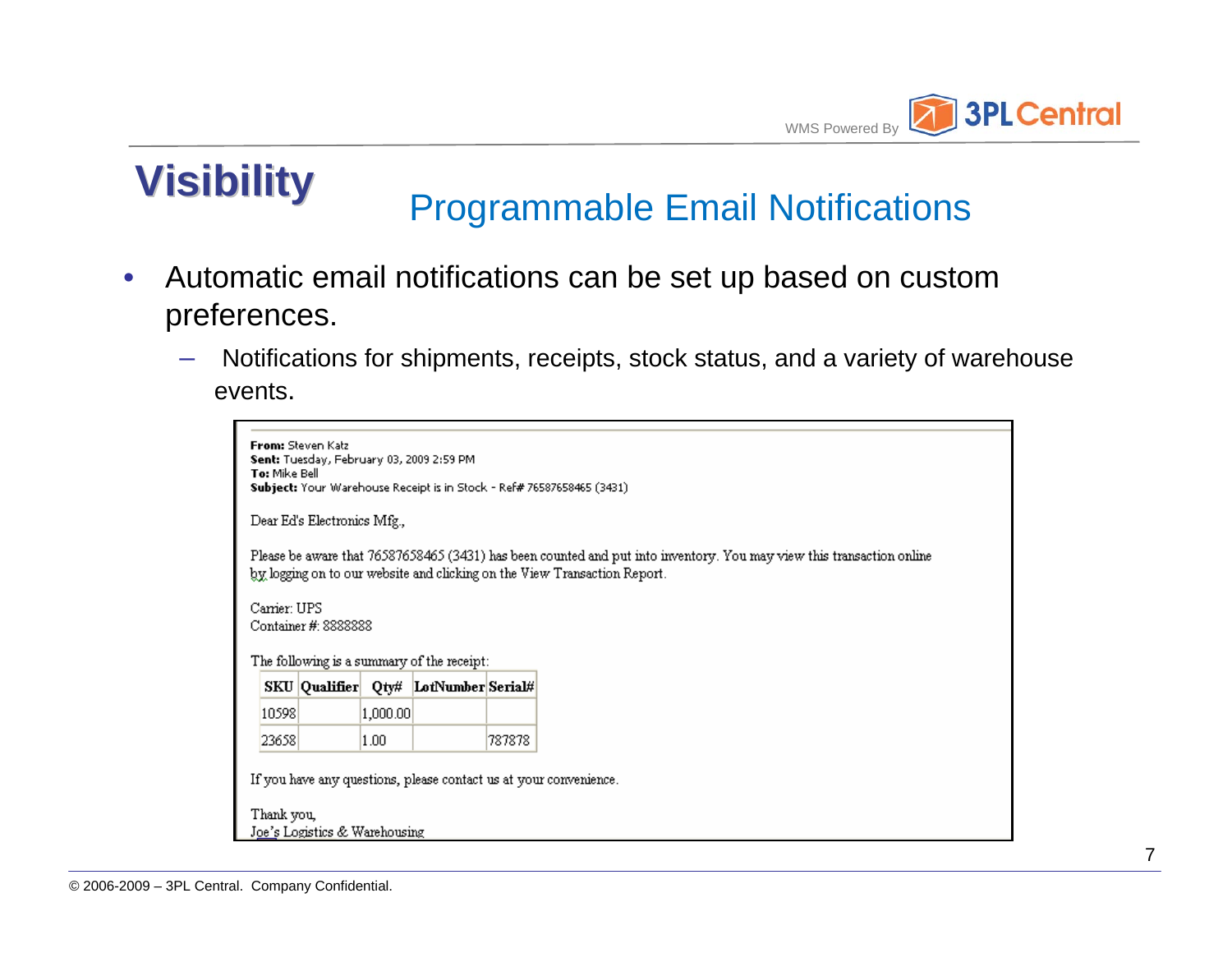

## **Control Control**

### Manage and Control Your Inventory

- Web-based order entry from anywhere in the world allows order shipment requests to be immediately entered into system.
	- Select specific Lot Numbers and/or Serial Numbers for shipment
- See the same information as 3PL warehouse employees to help prioritize warehouse operations
- Always know what is happening in 3PL warehouses worldwide

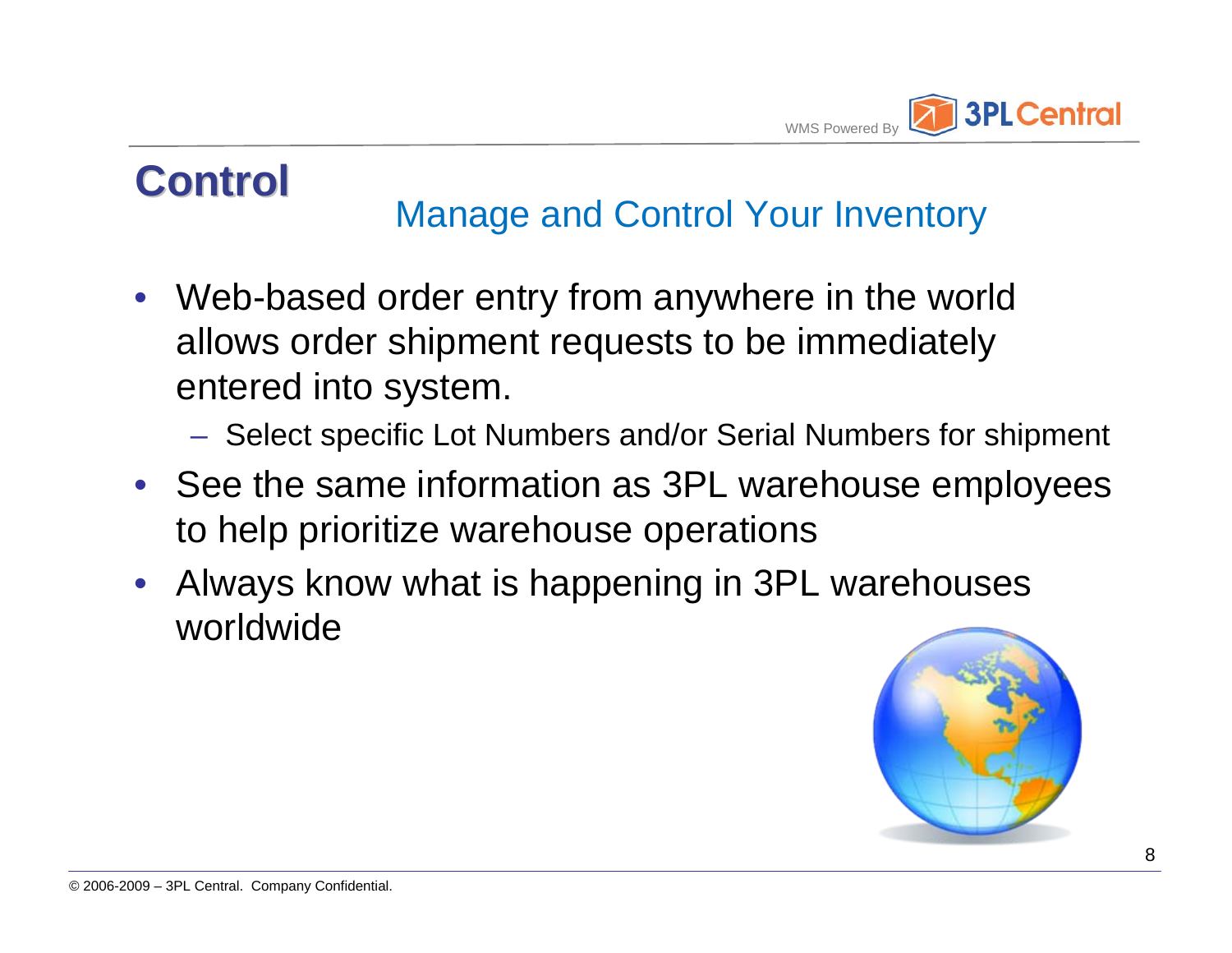

# **Accuracy A More Accurate Supply Solution**

- Record inventory and sales events at the time of the transaction
	- Enables faster Order-to-Cash Cycle so you can invoice or bill quicker
- The 3PL warehouse captures of billing information at time of transaction for greater accuracy
- Eliminate data entry errors with:
	- Web-based order entry option
	- Barcode Scanning Eliminates Data Entry
	- EDI integration for order requests and shipping details

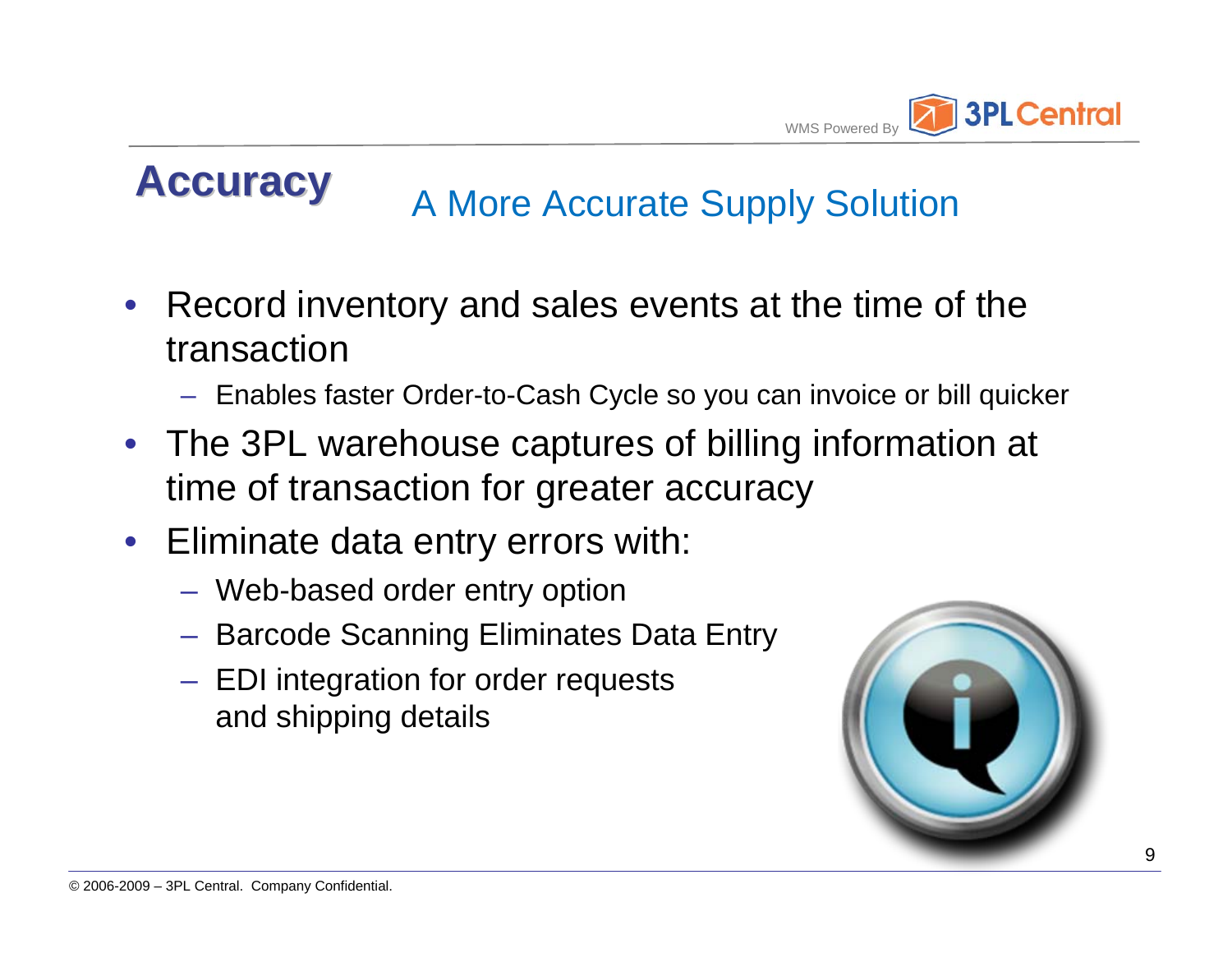

# **Accuracy Advanced Features**

- Barcode Scanning
	- Lot Number, Serial Number and/or Expiration Date Tracking
- EDI Integration Ready
	- 6 Standard File Formats
		- $\bullet$  X12
		- Tab-Delimited
		- Fixed Position Flat-File
		- XML
		- SPS Commerce 940/945 (does not include SPS Commerce fees)
		- DiCentral EDI 940/945 (does not include DiCentral fees)
	- Retailer-Compliant UCC-128 Label Printing

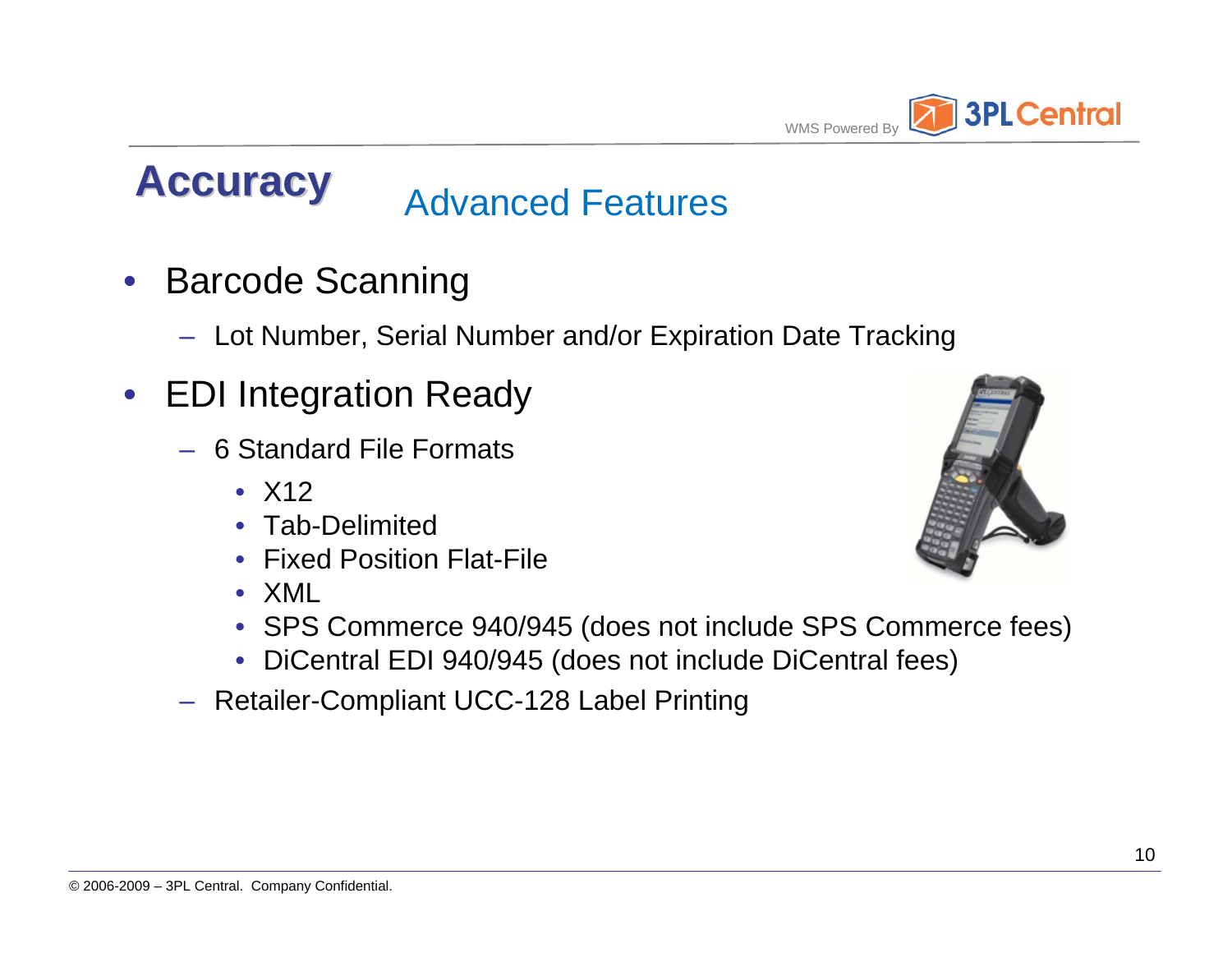

# **Accuracy Barcode Scanning**

Barcode Scanning provides real-time integration to warehouse.

• Ensures correct SKU, Quantity, Lot # and/or Serial Number is selected.

• Real-time integration updates application immediately.

• Allows for greater accuracy by eliminating need for data entry of complex product information.